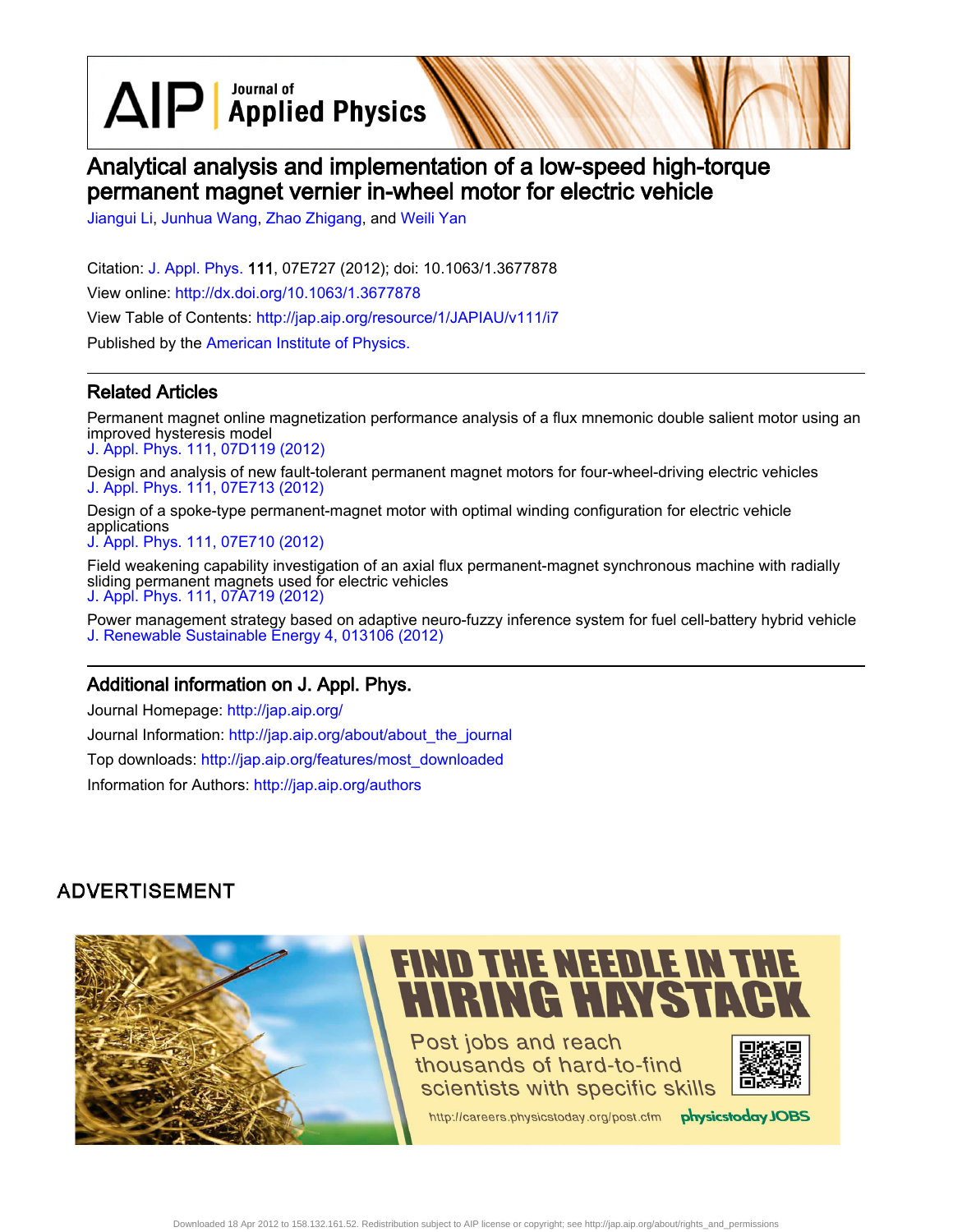## [Analytical analysis and implementation of a low-speed high-torque](http://dx.doi.org/10.1063/1.3677878) [permanent magnet vernier in-wheel motor for electric vehicle](http://dx.doi.org/10.1063/1.3677878)

Jiangui Li,<sup>1,a)</sup> Junhua Wang,<sup>2</sup> Zhao Zhigang,<sup>3</sup> and Weili Yan<sup>3</sup>

<sup>1</sup>Department of Electrical and Electronic Engineering, The University of Hong Kong, Hong Kong 2 Department of Electrical Engineering, The Hong Kong Polytechnic University, Kowloon, Hong Kong 3 Joint Key Laboratory of EFEAR, Hebei University of Technology, Tianjin 300130, China

(Presented 31 October 2011; received 23 September 2011; accepted 22 November 2011; published online 8 March 2012)

In this paper, analytical analysis of the permanent magnet vernier (PMV) is presented. The key is to analytically solve the governing Laplacian/quasi-Poissonian field equations in the motor regions. By using the time-stepping finite element method, the analytical method is verified. Hence, the performances of the PMV machine are quantitatively compared with that of the analytical results. The analytical results agree well with the finite element method results. Finally, the experimental results are given to further show the validity of the analysis.  $\odot$  2012 American Institute of Physics. [doi:[10.1063/1.3677878\]](http://dx.doi.org/10.1063/1.3677878)

The permanent magnet vernier (PMV) machines are becoming promising candidate for low-speed applications, such as direct-drive wind power generation. However, the theory analysis of PMV machine is mainly based on magnetic circuit method in which only the fundamental compo-nent is considered.<sup>[1,2](#page-3-0)</sup> The intrinsic principle of PMV machine need to be further studied to provide physical insight for the designer. Although some viable analytical methods have been proposed for magnetic gears<sup>[3](#page-3-0)</sup> and slotless PM machines,<sup>[4](#page-3-0)</sup> they generally do not contain the stator slot structure, which makes the problem much more difficult. The introductions of the flux-modulation-poles (FMPs) and stator slots in PMV machine make the problem complicated and difficult to solve. Although more accurate analytical methods have been developed for the PM machines,  $5.6$  $5.6$  the PMV machine has not been proposed.

In this paper, the performances of the PMV motor are analyzed by analytical method while both of the stator slots and FMPs have been taken into consideration. The derivations of the induced voltage and torque have been presented and the results are verified by finite element methods. The analytical results agree well with the FEM results, which prove the viability of the method.

The configuration of a newly developed PMV machine is shown in Fig. [1.](#page-2-0) There are 6 slots in the inner stator, which are occupied by 3-phase armature windings. Each stator tooth of the PMV machine is split into 4 FMPs, which functions to modulate the high-frequency rotating PM filed of the outer rotor. Thus, it can offer low-speed operation for directdrive applications. The corresponding relationship is governed by  $p_r = N_s - p_s$ , where  $N_s$  is the number of FMPs in the stator,  $p_r$  is the number of PM pole-pairs in the rotor and  $p_s$ is the number of armature winding pole-pairs in the stator.

The output torque relies on the interaction between the magnetic fields generated by the PMs and the armature windings. The magnetic flux density generated by the PMs is given by

$$
B_{PM}(\theta_1) \approx (-1)^j \frac{1}{2} F_{PM1} P_1 \cos[(N_s - p_r)\theta_1 + p_r \theta_m] + F_{PM1} P_0 \cos[p_r(\theta_1 - \theta_m)], \qquad (1)
$$

where  $B_{PM}$  is the airgap flux density generated by the PMs;  $F_{PM1}$  is the amplitude of the fundamental component of PM magnetomotive force;  $P$  is the permeance of the magnetic path;  $\theta_1$ ,  $\theta_2$ ,  $\theta_m$  are the initial mechanical angle on the stator, on the rotor and the rotor position, respectively.

Considering only the components of the magnetomotive force  $F_c$  generated by the armature windings that have the same orders as the terms in  $B_{PM}$ ; otherwise, they do not affect the net torque, it yields:

$$
F_c \approx \frac{3}{2} k_{d1} k_{p1} F_{c1} \Big\{ \cos[p_s \theta_1 - (\omega t - \alpha)]. + (-1)^j p \cos[(N_s - p_s) \theta_1 + (\omega t - \alpha)]/(N_s - p_s) + (-1)^{j-1} p \cos[(N_s + p_s) \theta_1 - (\omega t - \alpha)]/(N_s + p_s) \Big\},
$$
(2)

where  $N_s \neq p_s$ ; and  $k_{d1}$ ,  $k_{p1}$  are the distribution factor and the pitch factor of the fundamental component, respectively. From Eqs. (1) and (2), it can be found that the first and second term of Eq. (1) are the same if  $p_r$  is  $N_s + p_s$ , while they become opposite when  $p_r = N_s - p_s$ . To maximize the output torque, the PMV motor needs to adopt the relationship  $p_r = N_s - p_s$ .

In order to perform the analytical formulation for harmonic analysis, there are some basic assumptions: the permeability of both stator and rotor cores are infinite; the relative recoil permeability of PM equals to 1, and the end-effects are neglected. Firstly, the machine model without considering the FMPs is analyzed. Secondly, the model with FMPs is

<sup>&</sup>lt;sup>a)</sup>Present address: College of Electrical and Computer Science, University of Michigan, Dearborn, MI 48185, USA. Electronic mail: jgli@eee.hku.hk.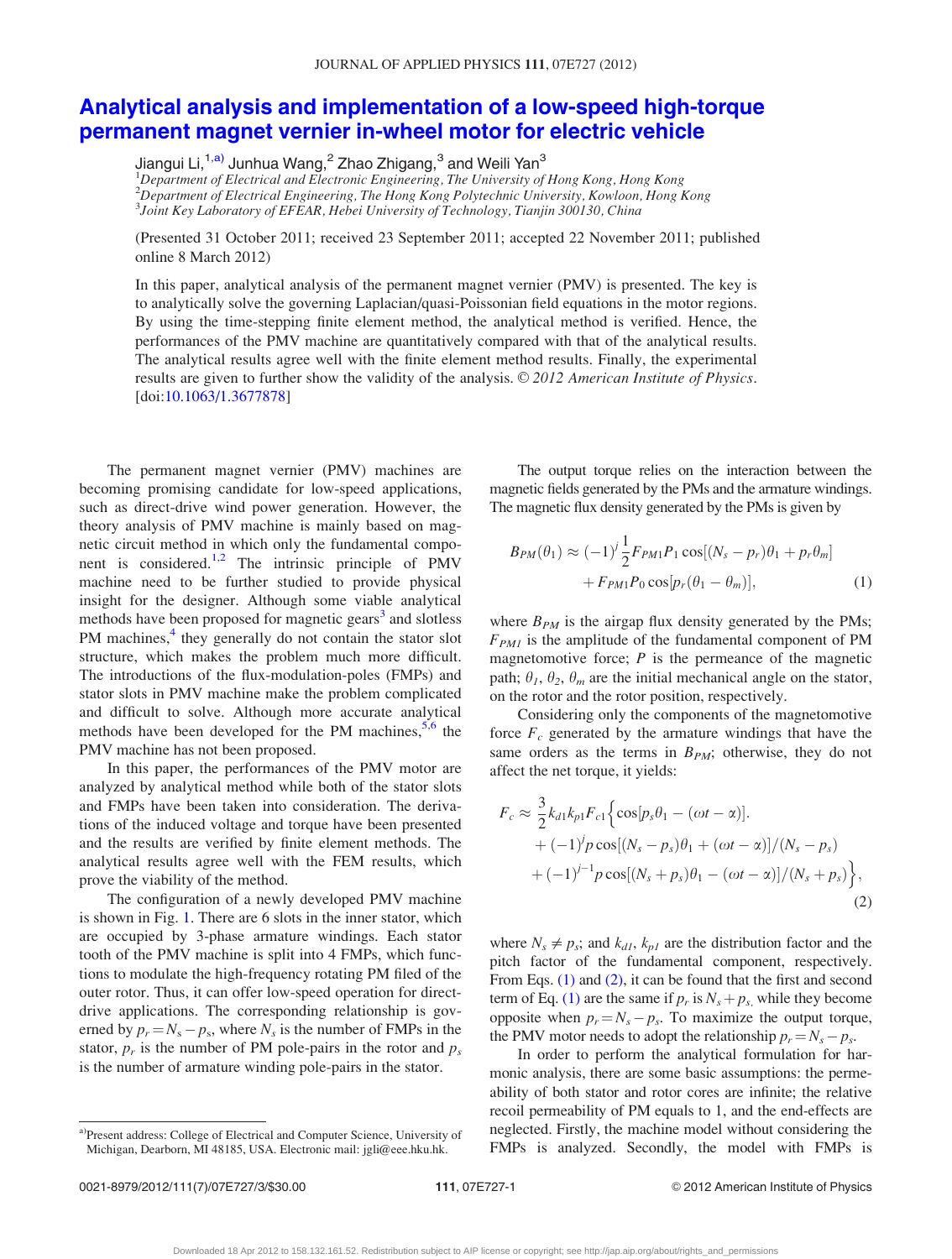<span id="page-2-0"></span>

FIG. 1. Configuration of PMV machine.

analyzed. Meanwhile, the magnetic scalar potential is adopted to analyze the magnetic field of the machine.

The corresponding vector potential distribution in the PM subdomain I is governed by the Poisson's equation, while that in the airgap subdomain II is by the Laplace's equation. By applying the boundary conditions and the radial magnetization function, the airgap flux density can be deduced.[5,6](#page-3-0)

The modulation effect of the FMPs can be described by using the concept of complex relative airgap permeance. The permeance parameters are calculated by using the Schwarz– Christoffel transformation in such a way that the slotted structure can be transformed from the original plane to a new plane in which the structure becomes smooth. So, the analytical expression of magnetic flux density in the airgap is given by

$$
B_M = B_o \lambda^*,\tag{3}
$$

where  $B_M$  and  $B_o$  are the airgap flux densities with and without the FMPs, respectively, and  $\lambda^*$  is the complex relative airgap permeance. In polar coordinates, they can be written as

$$
B_M = B_{rIIFMPs}\vec{e}_r + B_{r\theta FMPs}\vec{e}_\theta, \quad B_0 = B_{rI}\vec{e}_r + B_{r\theta}\vec{e}_\theta, \quad (4)
$$

$$
\lambda^* = \lambda_a \vec{e}_r - \lambda_b \vec{e}_\theta,\tag{5}
$$

$$
\lambda_a = \lambda_0 + \sum_{k=1}^{\infty} \lambda_{ak} \cos(kN_s \theta), \quad \lambda_b = \sum_{k=1}^{\infty} \lambda_{bk} \sin(kN_s \theta), \tag{6}
$$

where  $\lambda_0$ ,  $\lambda_{ak}$ ,  $\lambda_{bk}$  are the Fourier coefficients.

The electromagnetic torque  $T_e$  is generated by the interaction of the magnetic field generated by the PMs and the armature currents. It can readily be deduced by using the Maxwell stress tensor and then the analytical expression of the electromagnetic torque becomes

$$
T_e = \frac{\pi L R_e^2}{\mu_0} \sum_{n=1}^{\infty} (W_n X_n + Y_n Z_n),
$$
 (7)

where  $W_n$ ,  $X_n$ ,  $Y_n$ , and  $Z_n$ , are the Fourier expansions that can readily be determined using the boundary conditions



FIG. 2. Magnetic field distributions. (a) PMV machine at  $0^\circ$ . (b) PMV machine at 90°.

$$
W_n = -A_n^H \frac{R_2}{R_e} \frac{P_n(R_e, R_3)}{E_n(R_2, R_3)} - B_n^H \frac{R_3}{R_e} \frac{P_n(R_e, R_2)}{E_n(R_3, R_2)},
$$
  
\n
$$
X_n = -C_n^H \frac{R_2}{R_e} \frac{E_n(R_e, R_3)}{E_n(R_2, R_3)} - D_n^H \frac{R_3}{R_e} \frac{P_n(R_e, R_2)}{E_n(R_3, R_2)},
$$
  
\n
$$
Y_n = C_n^H \frac{R_2}{R_e} \frac{P_n(R_e, R_3)}{E_n(R_2, R_3)} + D_n^H \frac{R_3}{R_e} \frac{P_n(R_e, R_2)}{E_n(R_3, R_2)},
$$
  
\n
$$
P_n P_n (R_n, R_3)
$$

$$
Z_n = -A_n^H \frac{R_2 P_n(R_e, R_3)}{R_e E_n(R_2, R_3)} -B_n^H \frac{R_3 E_n(R_e, R_2)}{R_e E_n(R_3, R_2)},
$$

where  $A_n^H$ ,  $B_n^H$ ,  $C_n^H$ , and  $D_n^H$  can readily be determined by

$$
A_n^H = \frac{2}{2\pi} \int_0^{2\pi} \frac{\partial A_I}{\partial r} \Big|_{R_2} \cdot \cos(n\theta) \cdot d\theta,
$$
  
\n
$$
B_n^H = \frac{2}{2\pi} \int_0^{2\pi} f(\theta) \cdot \cos(n\theta) \cdot d\theta,
$$
  
\n
$$
C_n^H = \frac{2}{2\pi} \int_0^{2\pi} \frac{\partial A_I}{\partial r} \Big|_{R_2} \cdot \sin(n\theta) \cdot d\theta,
$$
  
\n
$$
D_n^H = \frac{2}{2\pi} \int_0^{2\pi} f(\theta) \cdot \sin(n\theta) \cdot d\theta,
$$
  
\n
$$
f(\theta) = \begin{cases} \frac{\partial A_i}{\partial r} \Big|_{r=R_3}, \forall \theta \in \text{slot opening}, \\ 0, \text{else}, \end{cases}
$$
 (10)

where  $A_i$  is the vector potential in  $i_{th}$  slot opening,  $P_n$  and  $E_n$ is defined by



FIG. 3. (Color online) PMV machine characteristics. (a) No-load EMF. (b) Electromagnetic torque.